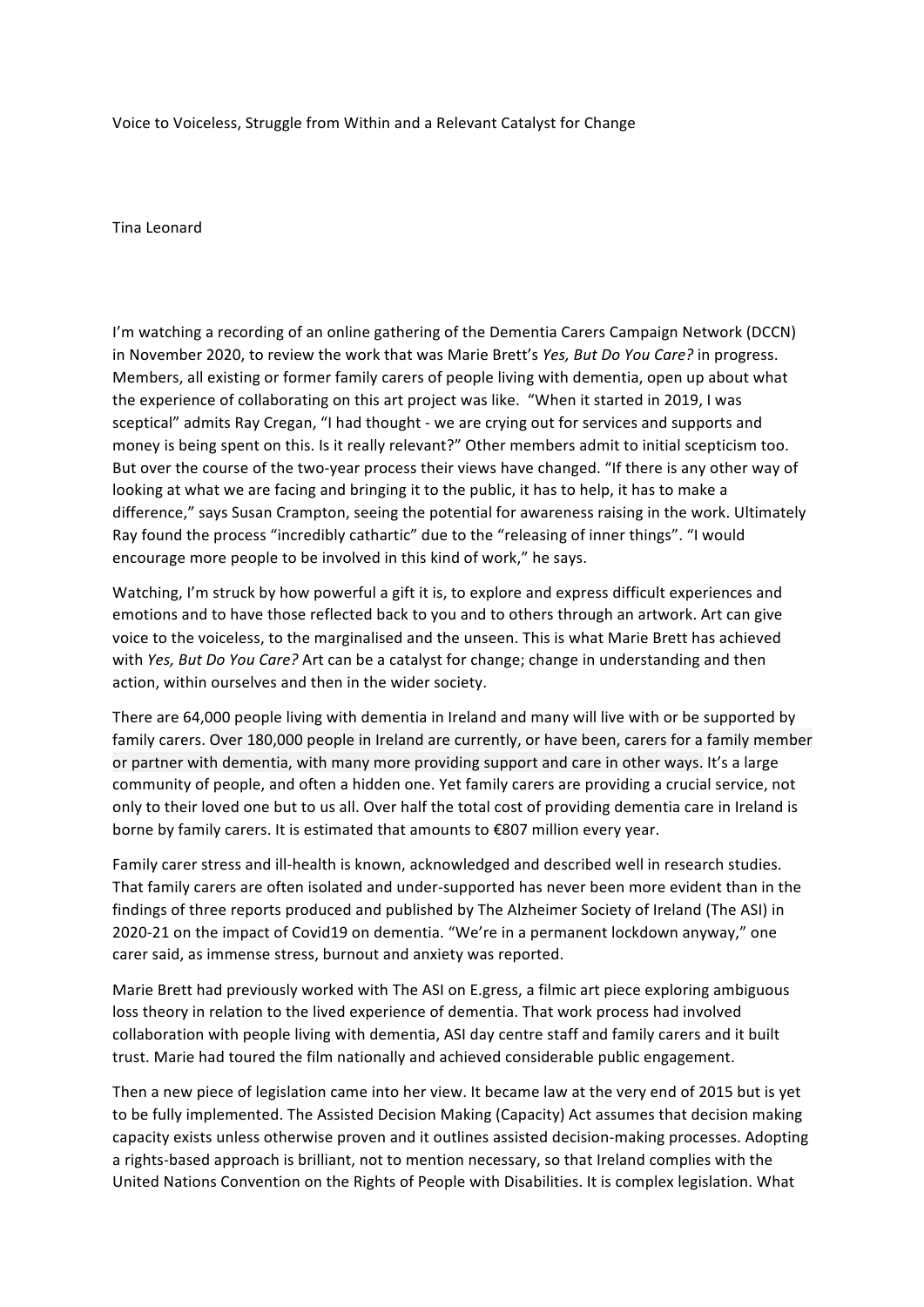impact does the right to make a bad decision have, for example, and what will it mean in practice to the lives of family carers and to their rights? Exploring this is the motivation behind *Yes, But Do You Care?*

What followed has been a two-year process that is creative, reflective, adaptive, and inclusive. Marie led the initial research phase while she was an invited artist-in-residence at IMMA. Assisted by The ASI, she met DCCN members, dementia specialists at the Mercer Institute for Successful Ageing in St James hospital, scholars at the Global Brain Health Institute at Trinity College Dublin and human rights and law scholars at the National University of Ireland Galway.

In partnership with The ASI, funding was received from the Arts Council via Create, Dublin City Council and Dublin Dance Festival and so began a series of in-person meetings and workshops with DCCN members held in Dublin, Limerick and Cork. These were facilitated by the ASI's Advocacy, Engagement and Participation Officer Laura Reid, who co-ordinates and develops the DCCN's work. Marie distilled all the material from these sessions for dancer and choreographer Philip Connaughton, a partner on the project, to create responses in dance to people's stories and testimony. Marie worked with a voice coach to choose voiceover actors to read carers' stories.

At this point in time everyone and everything moved online. Initial plans for a live performance event were revised and further funding for this new re-imagined phase was secured from Bank of Ireland and Business to Arts 'Begin Together' programme. In August 2020 a window of lockdown opened and IMMA hosted live public work-in-progress showings in the People's Pavilion. DCCN members kept feeding into the developing work. An advisory team of experts of a variety of disciplines stayed involved. Filming took place at IMMA inside their residential artist's house and grounds while strictly adhering to social distancing guidelines.

And so, while still in lockdown, a live staged installation event was filmed in a large, empty warehouse space. There is live dance and spoken word with projected photographic stills, light, sound and sculptural forms, all directed by Marie. Streamed online for two weeks in April 2021 by both IMMA and The ASI and including online public conversations, the art piece is free to view online and the development of contextual materials is ongoing.

*Yes, But Do You Care?* is a fearless production and the process of its making gives it immeasurable value. Collaboration and inclusion make it representative and real, and it gives viewers a connection and emotive response that would not otherwise occur. It gives this work power. You will hear, see and feel the challenges of decision making that come with caring through it. Philip Connaughton can quite literally embody an experience or emotion in his dance. DCCN member Máire Anne Doyle describes Philip's dance as clearly showing "the struggle from within". "The demon guilt can suffocate you," she says describing how the responsibility and the guilt of decision making can be overwhelming. "You're screaming inside permanently. Philip's movement really does link with the words we expressed." This is art linking the private to the public.

Reimagining *Yes, But Do You Care?* to be presented online will mean a new and wider audience can be found now and in the future. There are so many ways to connect with this piece and so there is surely an audience beyond the traditional art audience. Family carers can find in it a reflection of their own emotions and may experience catharsis themselves in turn as DCCN members did. Health practitioners, human rights lawyers, researchers and advocates will all find something here that impacts positively on their work and at the very least enriches it by providing a different perspective to the one they are most familiar with.